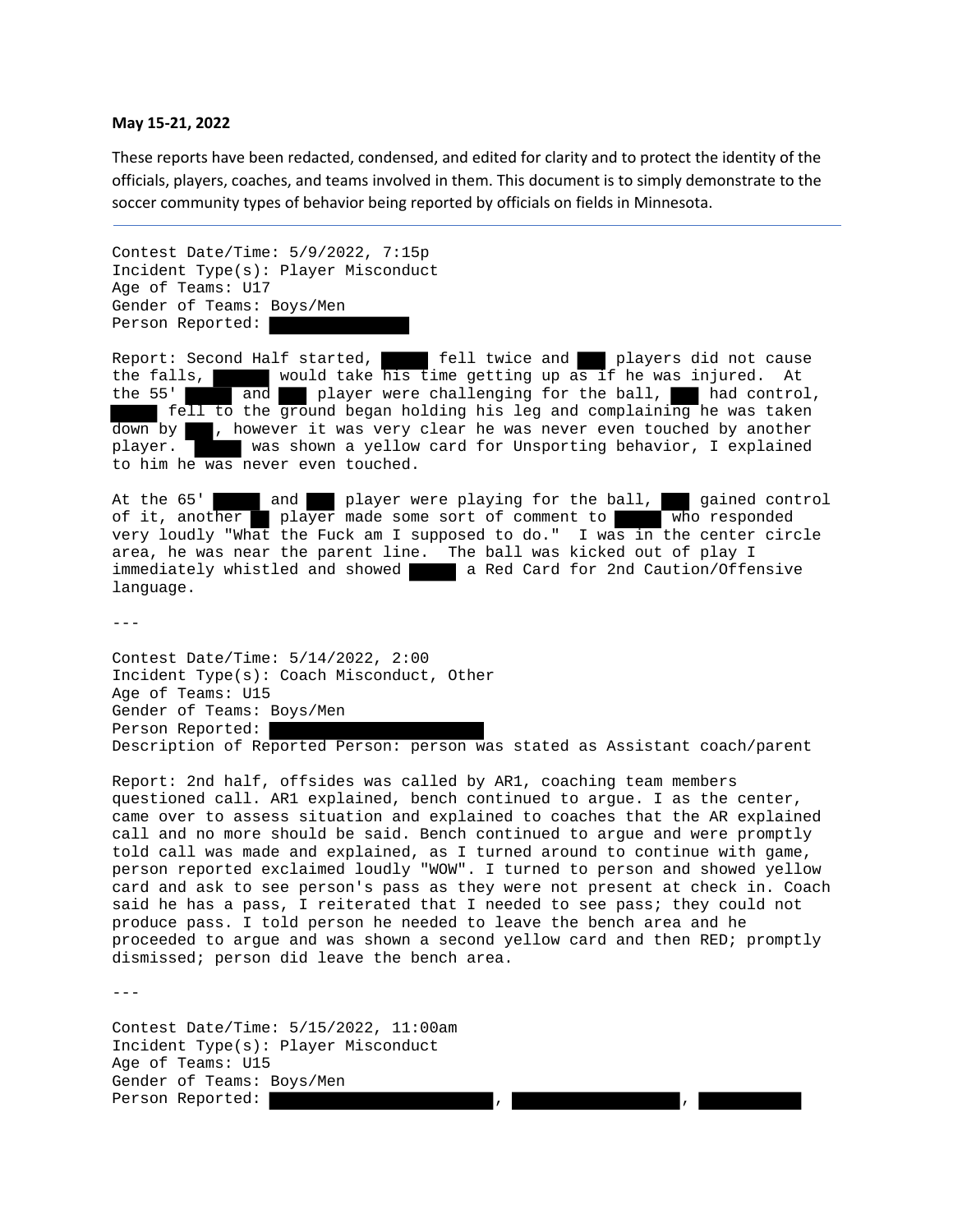Report: on and on were chasing down a loose ball. slide tackled , but won the ball out of it, barely touching but causing him to lose some of his balance. The ball spewed out and gained control of it and began to switch the ball out of the back, so  $\overline{1}$  continued to watch the ball. I heard yelling so I turned and I saw that and were having a fist fight and holding on to each other. I blew the whistle and ran over there and separated the boys. As I separated them from each other,  $\Box$  on retaliated towards  $\blacksquare$ . Teammates of the players held their teammates back, and I sent off the two who were involved in the first altercation. I then talked to my AR, when if there was anything I missed, and he said to card on for retaliation, which I did. During the fight, there were 2 parents who stepped onto the field, but I did not focus on them when I was separating the boys. I did hear them yell at their boys, but afterwards, they stepped off the field.

---

Contest Date/Time: 5/15/2022, 0830 Incident Type(s): Player Misconduct Age of Teams: U16 Gender of Teams: Boys/Men Person Reported:

Report: The game stated off decent with both teams challenging for the ball often.

In the 43' was shown a YC for persistent infringement, he came in on a hard tackle taking down the player. This was at least his third hard challenge / tackle for the ball in the game.

In the 58' had the ball and was moving up the field when came in from behind on a very hard tackle, the player went down, I as center did not see the tackle but the resulting injury from it. I consulted with AR2 who indicated needed a yellow card for the play. AR2 was very confident, the challenge occurred within 10-15 feet of his position. disagreed with the card but accepted it.

In the 62' had a corner kick, as the high ball moved toward goal, I observed Goalie two-hand push an offensive player down, many players Goalie two-hand push an offensive player down, many players rushed in for the ball. The ball bounced off the goalie to the ground. then fell on to the ball right at the goal line. I began to blow  $my^{-}$ whistle for the initial foul caused by the goalie. As was on the ground, he covered the ball up laying on top of it, players were trying to kick at the ball and were verbally and physically upset it was covered up by . Once players backed off, I immediately showed a YC to the goalie. AR1  $\overline{\text{indicated}}$  he wanted to discuss what was observed.  $\blacksquare$  got up and was quite upset thinking I carded him. I went to discuss the call with AR1. He indicated he did not see the push but did see on the ground on the goal line holding onto the ball. If was booked it would have been a 2nd YC for him with a dismissal, I said I saw the push first and would award the PK for the goalie violation. I went back and explained the YC was for the Goalie push to the players. I then went to the sideline to explain the call to both coaches, neither of whom indicated they disagreed with the call on the field.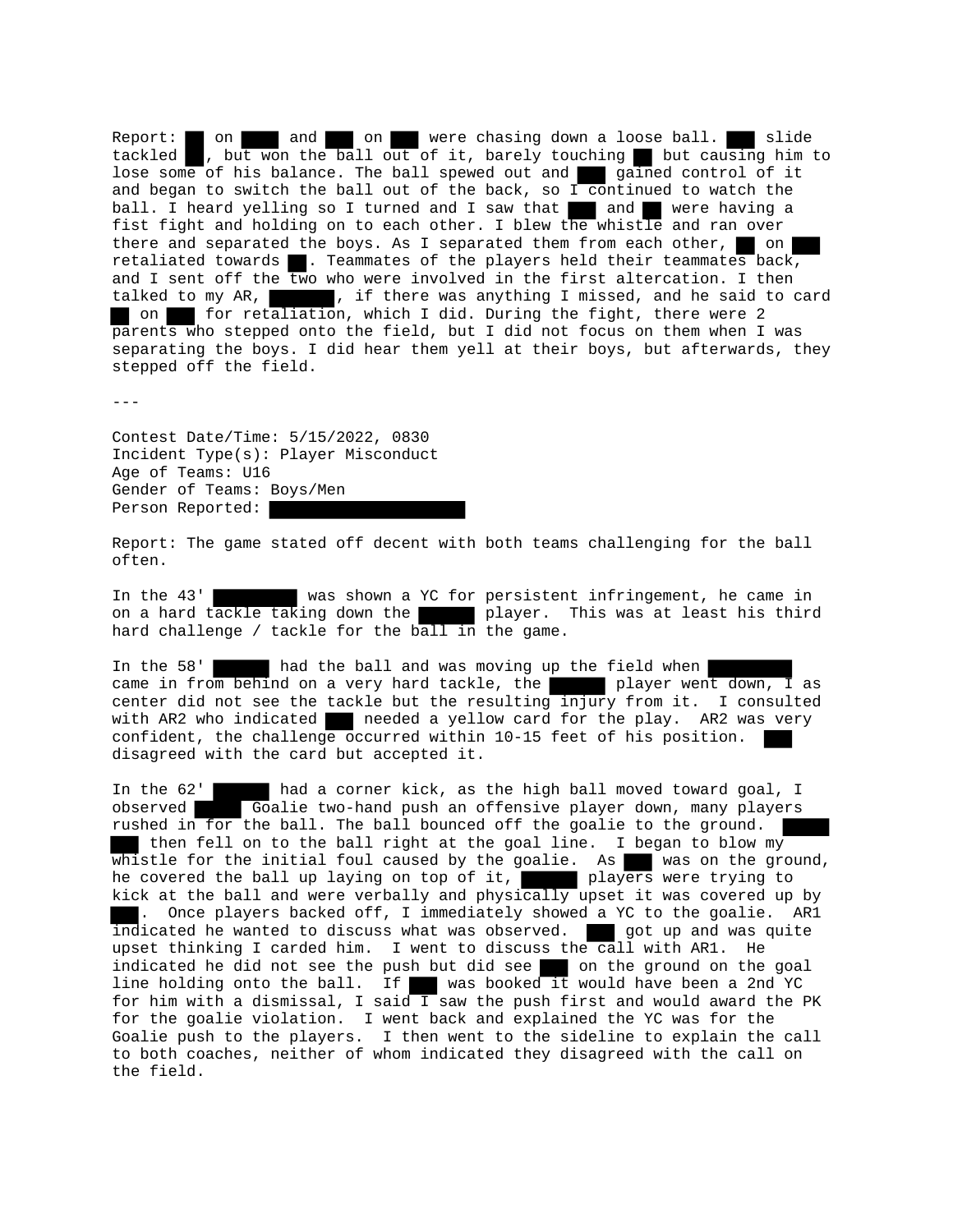In the 74' goalie took possession of the ball he had it wrapped in both arms standing up, no challenge was made for it. The goalie began taking a couple steps to get ready to throw or kick the ball, he had solid possession for 4-6 seconds. deliberately walked toward the goalie, with both hands extended he two-hand pushed the goalie causing him to be off balance. There were no players between me or the two players, it was a clear view, and it was clearly intentional. was shown a Red Card for Violent Conduct. I walked up to  $\blacksquare$ , he disagreed with the call, I explained that he clearly made the choice to push the goalie, it was not an accident, and there was more than enough time to make a better decision. When walked to bench and sat down. I went to the coach, who sat on the bench,  $\overline{as}$  I was explaining the card, he quietly said "I disagree, that's a yellow." I explained that in a lower-level play or situation where it's an accident maybe, the coach said, "I am not going to argue with you, but I disagree." was on the bench starting to use some foul language, I asked the coach to immediately have the player leave the area of play and that I would not restart until he did. The player left the immediate area.

At team check in both teams were advised that they needed to play a clean game and the referees make the calls. Throughout the game the players were upset calls were not being made for challenged plays. I had a discussion with in the second half, he could have been shown a YC for dissent, but didn't as there was very short time left in the game this was after a hard challenged ball that awarded his team a free kick, at the halfway line near the center circle, said "Maybe it should be a PK." I called over to me, asked him if he was a referee, to which he stated "NO" I then asked him if this circle looked like the goal box, to which he said "NO", I then explained that the call stands.

 $- - -$ 

Contest Date/Time: 5/16/2022, 19:30 Incident Type(s): Player Misconduct, Spectator Misconduct Age of Teams: U15 Gender of Teams: Boys/Men Person Reported:

Report: verbally (and loudly) disputed my decision to award a penalty kick to at the 19th minute following a player's handball in the penalty area. I cautioned him for dissent by word (DT).

After the game, a parent crossed the field to express his displeasure about some of my calls.

---

Contest Date/Time: 5/16/2022, 7;15PM Incident Type(s): Coach Misconduct Age of Teams: U17 Gender of Teams: Boys/Men Person Reported:

Report: I ABANDONED the match during half-time break due to Team Coach ( ) refusal to move/slide his team bench away from the Referee bench, creating a legal technical area for his team. Coach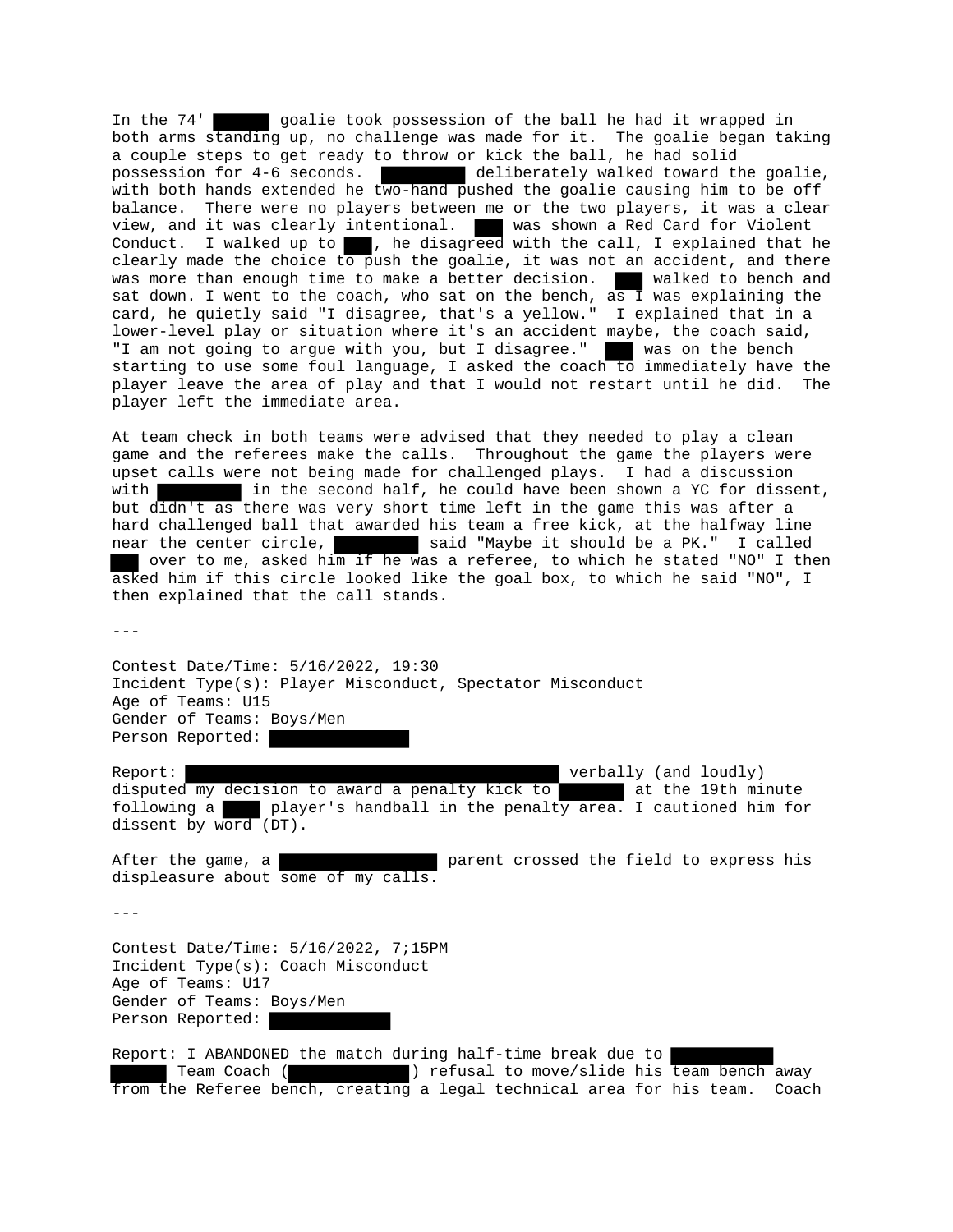was angrily defiant, totally non-cooperative, and publicly DISRESPECTFUL in tone, manner, and with dismissive attitude.

The Benches were too close together in the first place. This was due to a safety accommodation by the officials, before the start of game, which necessitated a re-alignment of the field -- for the SAFETY of the players. First half of the game went very well without notable incidents. It was a simple request by the Referee crew, during half-time, that met with the Coache's public dissent, refusal, and disrespect.

I informed the Coach that the match will be abandoned if he continued to be defiant. To which he replied, "Yes, You Can Leave." I then summoned my crew and directed them to leave the field with me and that our jurisdiction is over here, due to the irresponsible behavior of the Coach. However, I as drove away from the site, I noticed AR2 ( ) officiating the game, as the Center Referee. My official score for the game was 0-0 at the end of first-half.

 $---$ 

Contest Date/Time: 5/16/2022, 7:15pm Incident Type(s): Spectator Misconduct Age of Teams: U14 Gender of Teams: Boys/Men Description of Reported Person: parent

Report: As I was crossing the pitch after the game a parent was standing 30 yards inside the pitch in my direct line to the parking lot. Unable to avoid a conflict, the parent and I engaged in a short verbal confrontation. Once the parent threated that he would report me, I walked back towards the bench. Because had lost the game, I asked the coach to come to me at a spot away from the players equal distant from where we were. Initially the coach, who had received a caution in the last two minutes of the game, refused. I informed the coach that if he refused, I would also write him up in the report. The coach met me, and I informed him that a parent needs to be removed. I gave him the description and the players said that it was 's dad. The parent was no longer on the pitch so I was able to leave. I do not know if the coach informed the parent.

 $---$ 

Contest Date/Time: 5/18/2022, 8:15 pm Incident Type(s): Player Misconduct, Coach Misconduct, Spectator Misconduct, Injury Age of Teams: U16 Gender of Teams: Boys/Men Person Reported:  $\qquad \qquad , \qquad \qquad , \qquad \qquad , \qquad \qquad ,$ 

Report: In the 34th minute, after playing advantage, charged an opponent causing a pile up of bodies. While getting up and before I could get there, which we have put in a headlock. pushed him off. Both players were sent off for Violent Conduct.

In the 80+4th minute, and the committed a reckless tackle to deny an obvious goal scoring opportunity with the attacking player going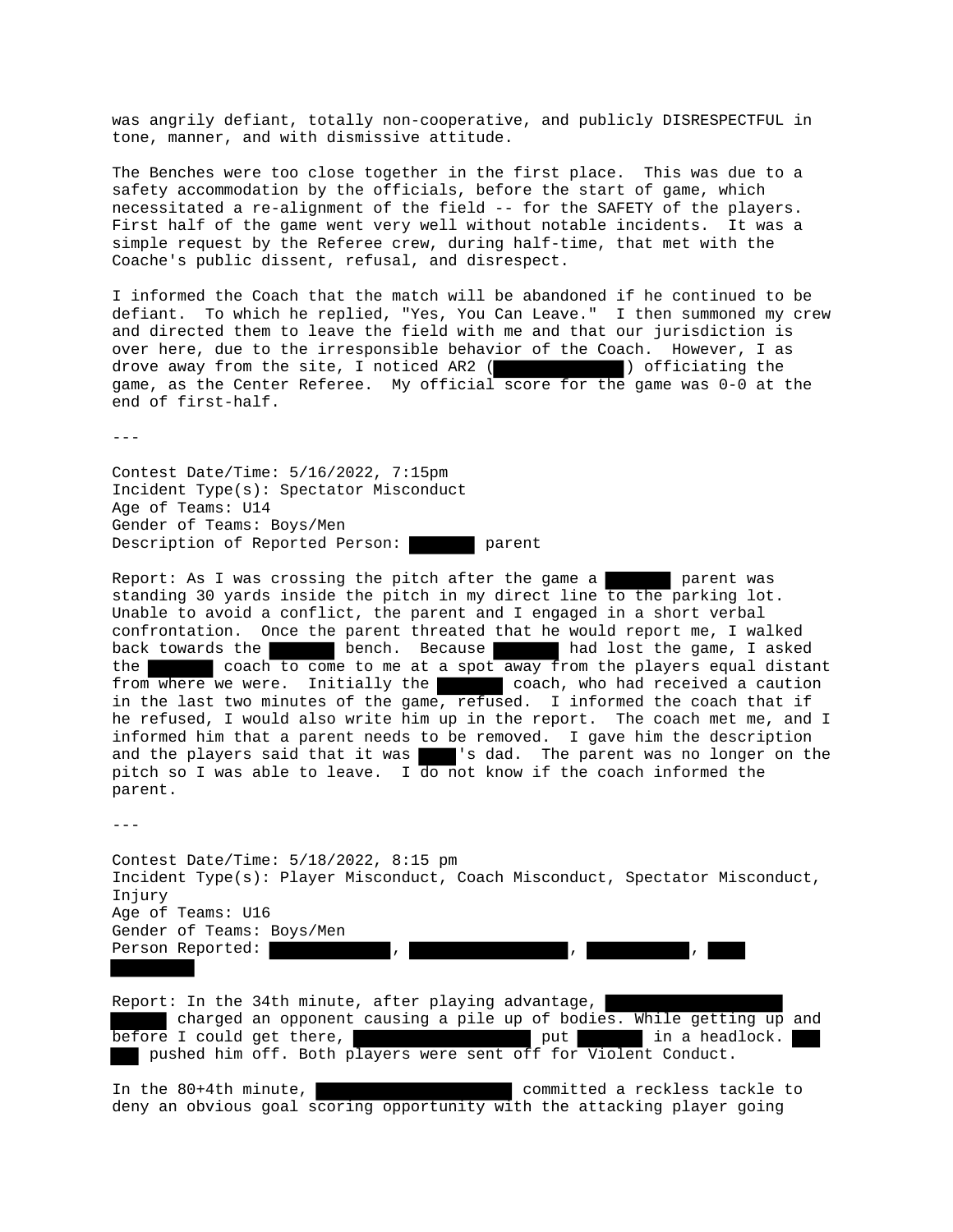towards goal from in front of the bench. No other defenders would have been able to defend the empty goal. He was sent off for DOGSO-F.

After showing the red card to GK, Coach entered the field of play to protest the call. He was immediately shown a red card for irresponsible behavior. He refused to leave the field area and the game was ended.

After the game was ended, a **Parent confronted the referee and called me a** "piece of shit." He was immediately shut down by | Coach | The crew left with no more incidents.

 $- - -$ 

Contest Date/Time: 5/18/2022, 7:30 p.m. Incident Type(s): Player Misconduct Age of Teams: U18 Gender of Teams: Boys/Men Description of Reported Person: Player

Report: 57th minute AR1 flagged a foul by  $\blacksquare$ , he came from behind with force and kicked at the opponent's heels while pressing at his back.

80th minute, loudly and repeatedly yelled "F-this", "F-ing that", multiple times.

---

Contest Date/Time: 5/19/2022, 8:45pm Incident Type(s): Coach Misconduct Age of Teams: U14 Gender of Teams: Boys/Men Person Reported:

Report: There were 3 yellow cards. on The Goalkeeper came out of the box, fouled a player, carded for stopping a promising attack. On The stock Unsporting language while being subbed off.  $\Box$  on  $\Box$  - reckless foul.

The coach from was red carded with 11 minutes remaining. He had made a few comments/gestures in the first half that the AR1 had noted at half time, but no action was required. In the 58th min, the AR1 called a throw in for the opposing team and the coach disagreed. He yelled at me for the possible mistake and I told him he must stop the behavior immediately. He continued to complain about various things and was then yellow carded for dissent. He continued to talk saying he didn't care and wanted to continue to complain about different things. He was then red carded for dissent. I told him he must leave and asked if there was another coach. He said no and wanted to complain some more. I told him it was going to be a forfeit, blew the final whistle, and went to the sideline. His team continued to make comments and I warned them they were still under the laws of the game and they should stop talking. The coach told me to be quiet and continued to talk to me. I gave him my name as he asked and told him he must leave and his team was warned again. There were 11 min on the clock when the game ended and the score was 1-1.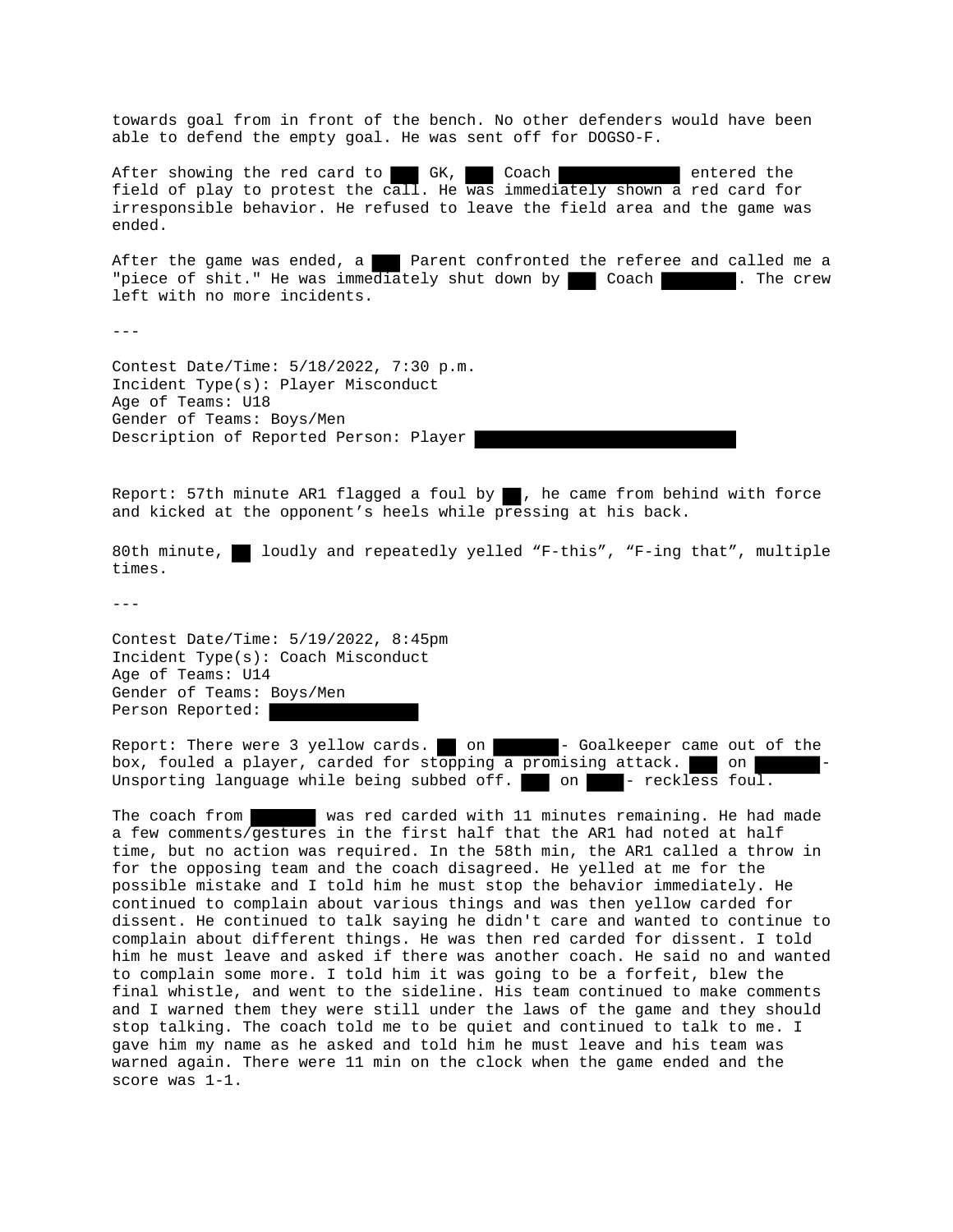Contest Date/Time: 5/20/2022, 6:45 PM Incident Type(s): Player Misconduct Age of Teams: U17 Gender of Teams: Boys/Men Person Reported: Report: After the final whistle,  $\begin{array}{ccc} \cdot & \cdot & \cdot \\ \cdot & \cdot & \cdot \\ \end{array}$ , said "that's some pussy ass boot ball," directing his words toward members of the team. was sent off for foul and abusive language.  $- - -$ Contest Date/Time: 5/20/2022, 6:45pm Incident Type(s): Player Misconduct Age of Teams: U17 Gender of Teams: Boys/Men Person Reported: Report: In the 90' minute of the match, player player was shown a red card and sent off for violent conduct. Play was stopped, after this stomped on the shin of the did leave the field in a timely manner.  $- - -$ Contest Date/Time: 5/21/2022, 2:00 pm Incident Type(s): Player Misconduct Age of Teams: U16 Gender of Teams: Boys/Men Person Reported: Report: Double Yellow resulting in a Send Off 1st was for a late challenge outside the opposing penalty area near the end of the first half, where on mistimed a challenge and stepped on an opponent's foot resulting in a DFK 20 yards directly in front of goal. 2nd was in about the 25th minute of the second half for delaying a restart. stood roughly three yards in front of a DFK for a located near the touchline to the right of goal just inside the attacking third. Both teams were warned previously to cease delaying restarts and had already had a player cautioned for delaying a restart in the second half. --- Contest Date/Time: 5/20/2022, 9:00pm Incident Type(s): Player Misconduct Age of Teams: U18 Gender of Teams: Boys/Men Person Reported: Report: During the 85th minute of play, from committed a foul in the middle of the field just outside the penalty area that prevented an obvious goal scoring opportunity for the attacker. Since the foul occurred outside the penalty area,  $f^{\text{or}}$  for was shown a red card

 $---$